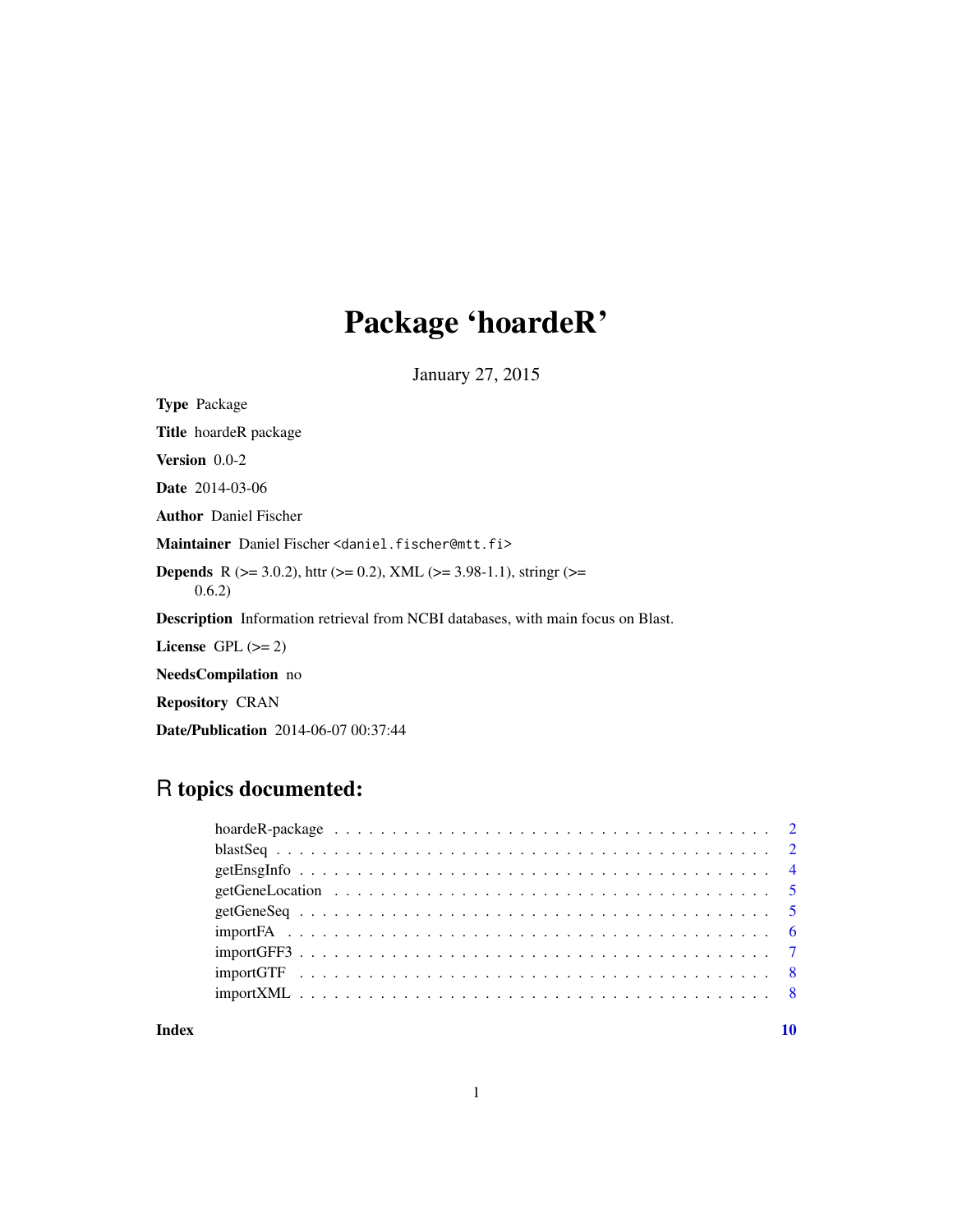<span id="page-1-0"></span>

#### Description

The hoardeR package is designed for collecting and retrieving data from various sources. The current main focus is on setting up a connection to the NCBI Blast service. Also, the gene information for Ensemble Genes can be retrieved from NCBI. Methods for visualizing the results is currently under development. The latest 'night-build' can be retrieved from

https://github.com/fischuu/hoardeR

#### Details

| Package:  | hoardeR    |
|-----------|------------|
| Type:     | Package    |
| Version:  | $0.0 - 2$  |
| Date:     | 2014-03-06 |
| License:  | GPL        |
| LazyLoad: | yes        |

#### Author(s)

Daniel Fischer

Maintainer: Daniel Fischer <daniel.fischer@mtt.fi>

blastSeq *Sending Genomic Sequences to NCBI Blast service*

#### Description

This function sends genomic sequences to the NCBI Blast service.

#### Usage

```
blastSeq(seq, n_blast=20, delay_req=3, delay_rid=60, email=NULL,
         xmlFolder=NULL, keepInMemory=TRUE, database="chromosome",
         verbose=TRUE)
```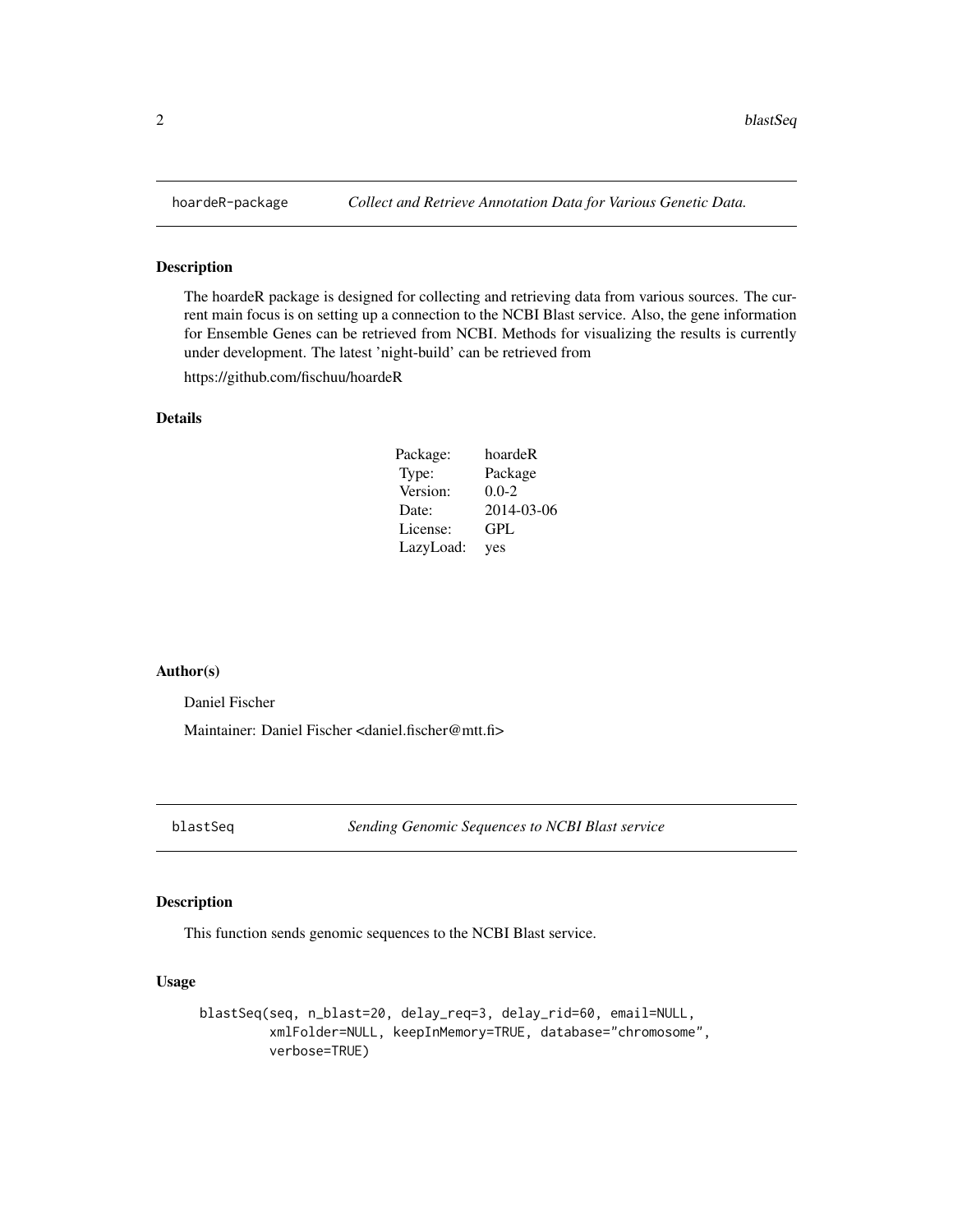#### blastSeq 3

#### Arguments

| sea          | The fasta sequence that should be blasted (String).         |
|--------------|-------------------------------------------------------------|
| n_blast      | Amount of parallel blast requests, in case seq is a vector. |
| delay_req    | Seconds between the single Blast requests.                  |
| delay_rid    | Seconds between the single result requests.                 |
| email        | User email, required information from NCBI (String).        |
| xmlFolder    | Path to the result folder.                                  |
| keepInMemory | Logical, shall the results be kept in the memory.           |
| database     | The NCBI database to use.                                   |
| verbose      | Shall the program give extensive feedback.                  |

#### Details

This function sends fasta sequences to the NCBI blast service. The defaults for the delays are required by NCBI and must not be smaller than the default values. Also, NCBI asks the user to provide an email address.

The input seq can be a vector of strings. In that case the sequences are one after another processed. The option n\_blast sets then the upper threshold of how many blast requests are send to the NCBI Blast service at a time and kept running there parallel. It is here in the users obligation not to misuse the service with too many parallel requests.

The xmlFolder parameter specifies the folder to where the XML results will be stored. In case the folder does not exist, R will create it.

In case the option keepInMemory is set to TRUE the Blast results will be kept in memory, otherwise they will be just written to the HDD. Especially if many sequences are used to Blast it is recommended to drop the result from the memory.

#### Value

An xml file that contains the the NCBI result.

#### Author(s)

Daniel Fischer

#### Examples

```
## Not run:
blastSeq("ACGTGCATCGACTAGCTACGACTACGACTATC")
```
## End(Not run)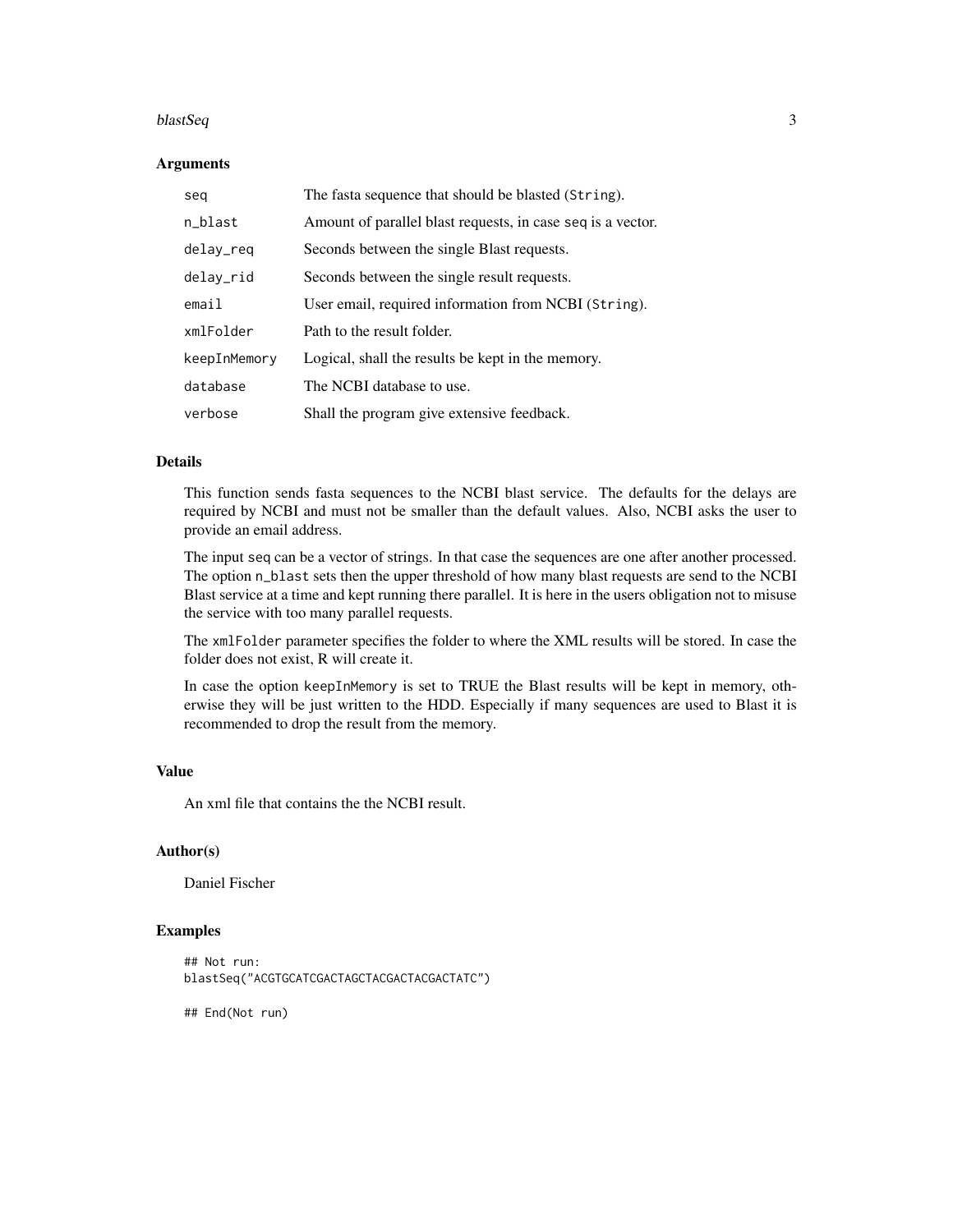<span id="page-3-0"></span>

#### Description

This function retrieves for a given Ensemble Number the corresponding information from the NCBI database.

#### Usage

```
getEnsgInfo(ensg)
```
# Arguments

ensg Ensemble ID (String).

#### Details

This function retrieves for a given Ensemble Number the corresponding information from the NCBI database. The object ensg can also be a vector of Ensemble IDs.

#### Value

A matrix with information.

#### Author(s)

Daniel Fischer

# Examples

```
## Not run:
ensg <- c("ENSG00000174482", "ENSG00000113494")
getEnsgInfo(ensg)
```
## End(Not run)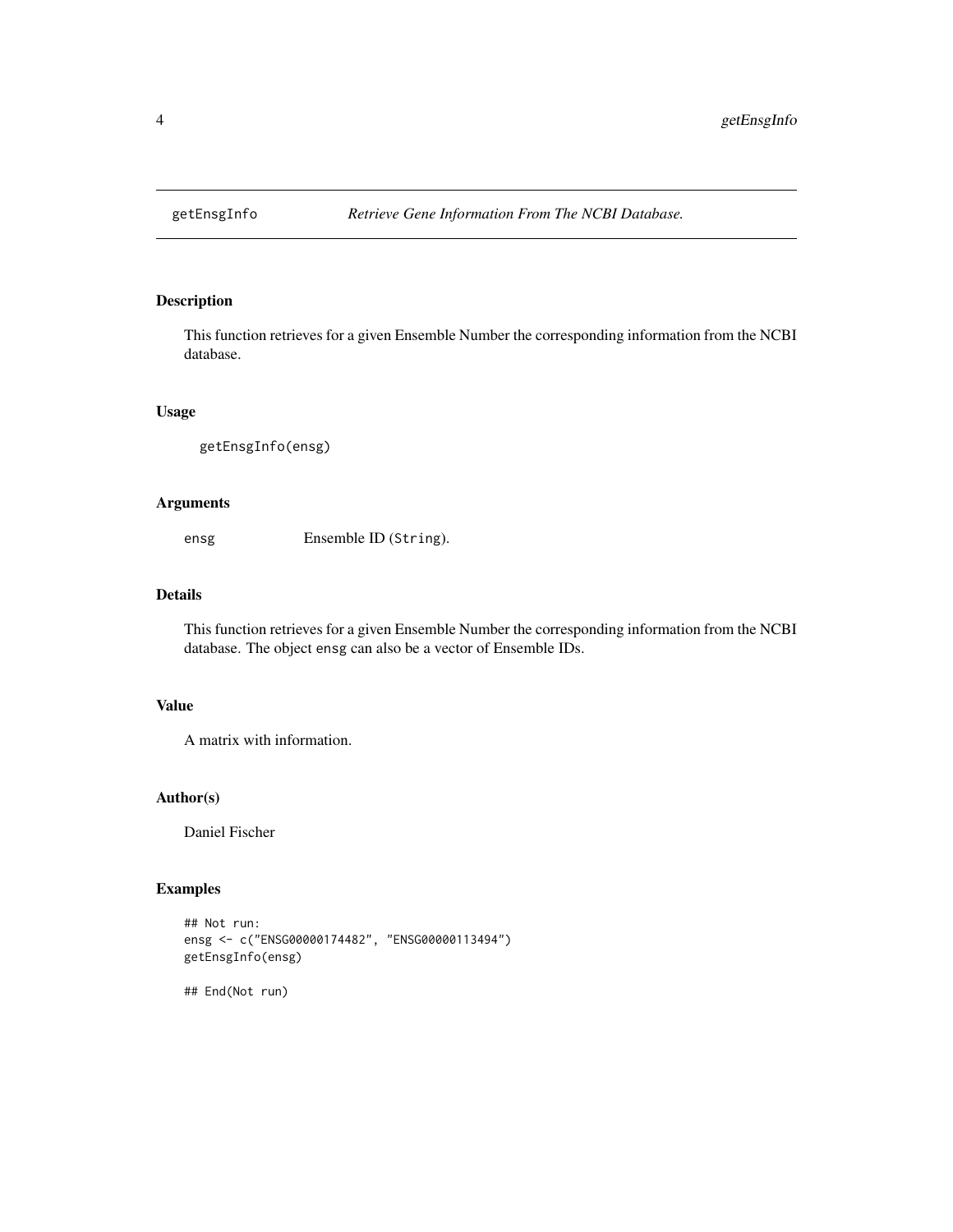<span id="page-4-0"></span>getGeneLocation *Extracting Gene Locations.*

# Description

This function extracts the gene locations from an imported gtf file.

#### Usage

```
getGeneLocation(gtf)
```
#### Arguments

gtf An imported gtf object.

#### Details

This function extracts the information from an imported gtf object.

# Value

A matrix.

# Author(s)

Daniel Fischer

# Examples

```
## Not run:
getGeneLocation(gtf)
```
## End(Not run)

getGeneSeq *Extracting a gene sequence from NCBI database.*

# Description

This function retrieves a gene sequence from the NCBI database.

#### Usage

getGeneSeq(chr, start, end, organism)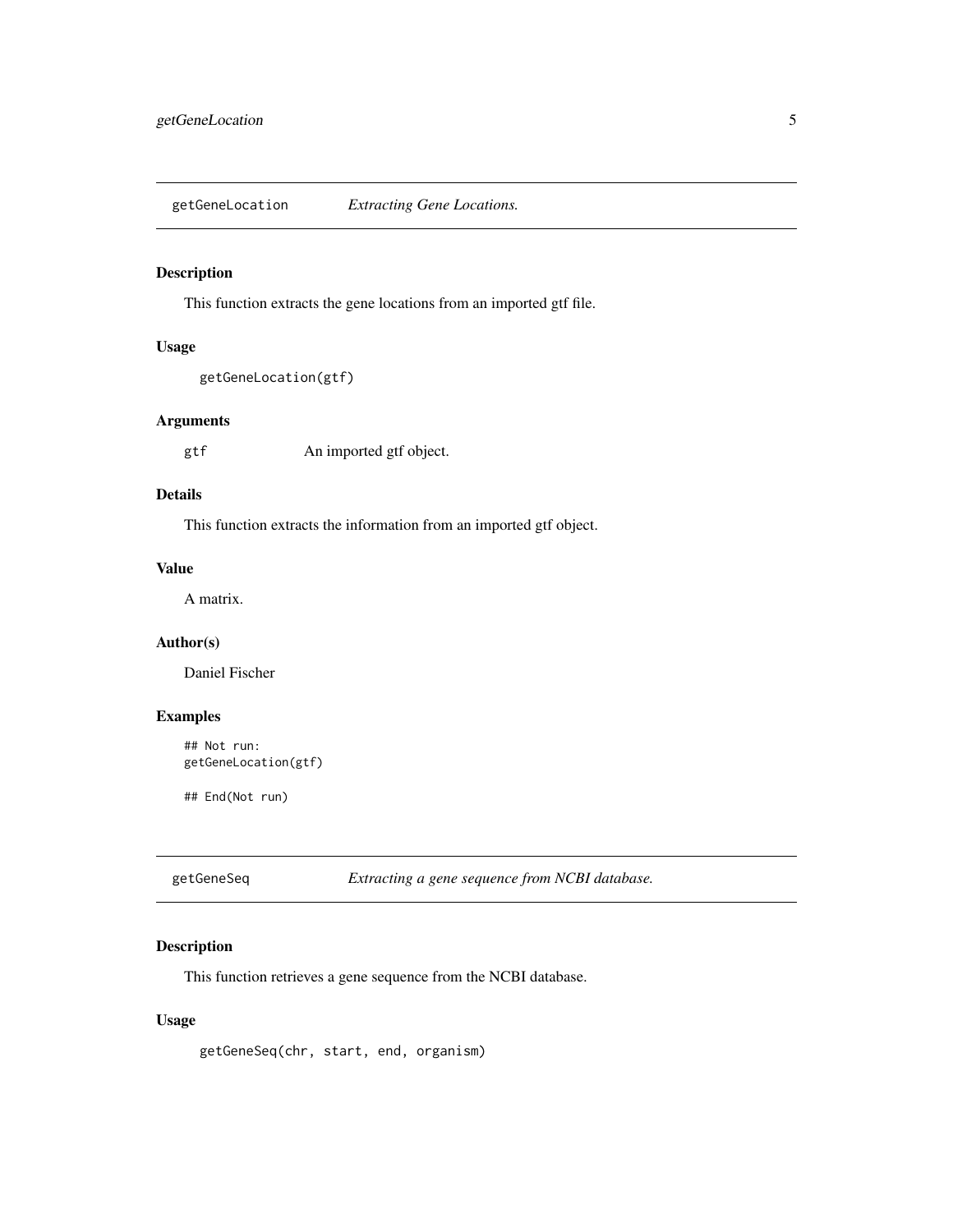#### <span id="page-5-0"></span>6 importFA

# Arguments

| chr      | Chromosome number, numeric/string |
|----------|-----------------------------------|
| start    | Start position, numeric           |
| end      | End position, numeric             |
| organism | Name of the organism, string      |

# Details

Extracting a gene sequence from NCBI database.

# Value

A string that contains the genomic sequence.

# Author(s)

Daniel Fischer

# Examples

```
## Not run:
# Extracting for Sus Scrofa, build version 3:
getGeneSeq(1,2134,14532,"susScr3")
```
## End(Not run)

importFA *Importing a Fasta File.*

# Description

This function imports a standard fasta file.

# Usage

importFA(file)

#### Arguments

file Specifies the filename/path.

#### Details

This function imports a standard fasta file. It assumes that label and sequence lines are alternating, meaning in the odd lines is the sequence name given, starting with  $>$  and in the even rows are the corresponding sequences.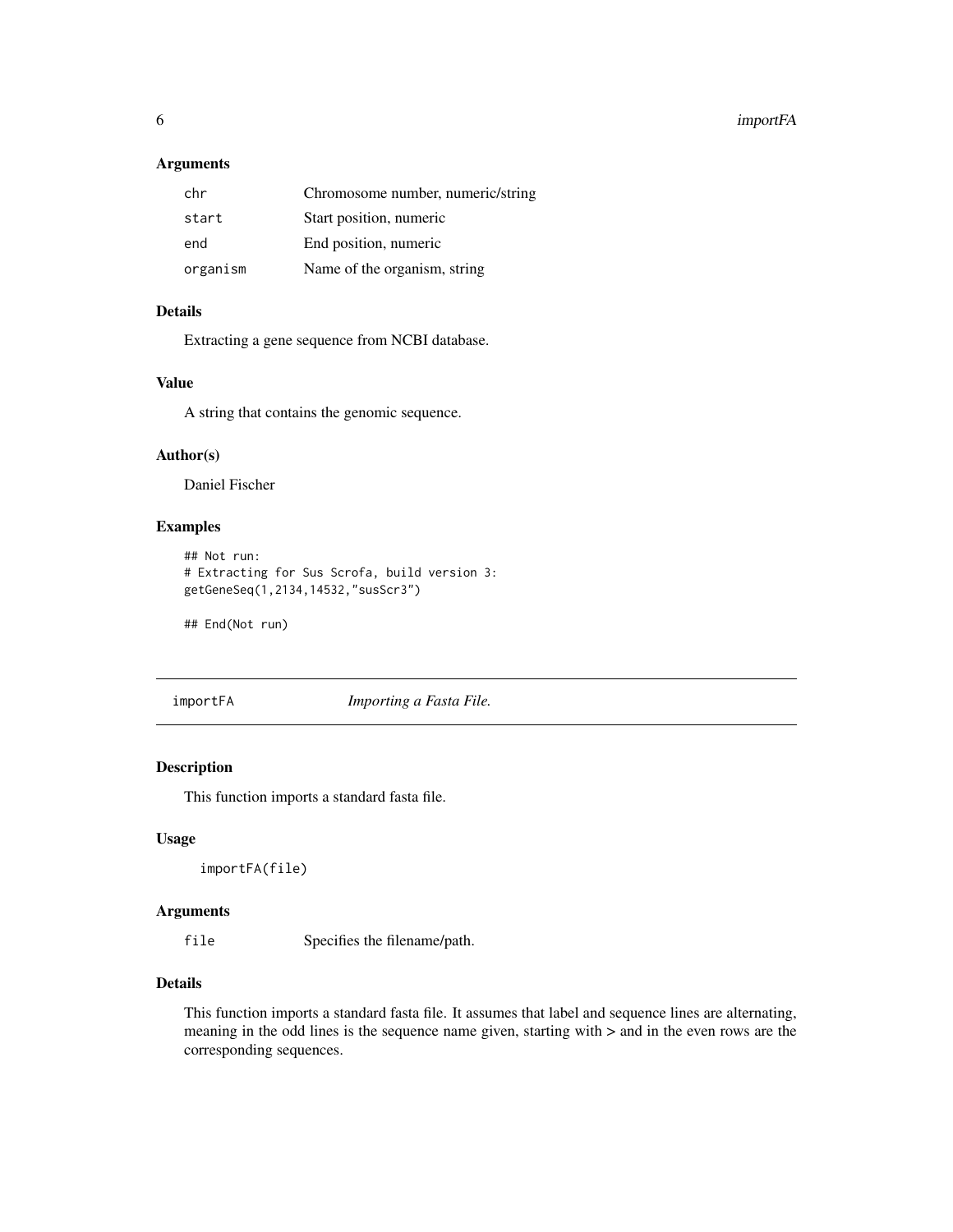# <span id="page-6-0"></span>importGFF3 7

# Value

A vector containg the sequences. The vector names coorespond to the sequence names given in the fasta file.

#### Author(s)

Daniel Fischer

#### Examples

```
## Not run:
importFA("/home/data/myFasta.fa")
```
## End(Not run)

# importGFF3 *Import a GFF3 File*

# Description

This function imports a gff3 file.

# Usage

importGFF3(gff)

# Arguments

gff File name of the gff3 file

#### Details

This function imports a gff file and splits the last column which is usually tricky to handle as the order of the variables is not always the same.

#### Value

A data frame containing the columns of the gtf file, including the splitted last column.

#### Author(s)

Daniel Fischer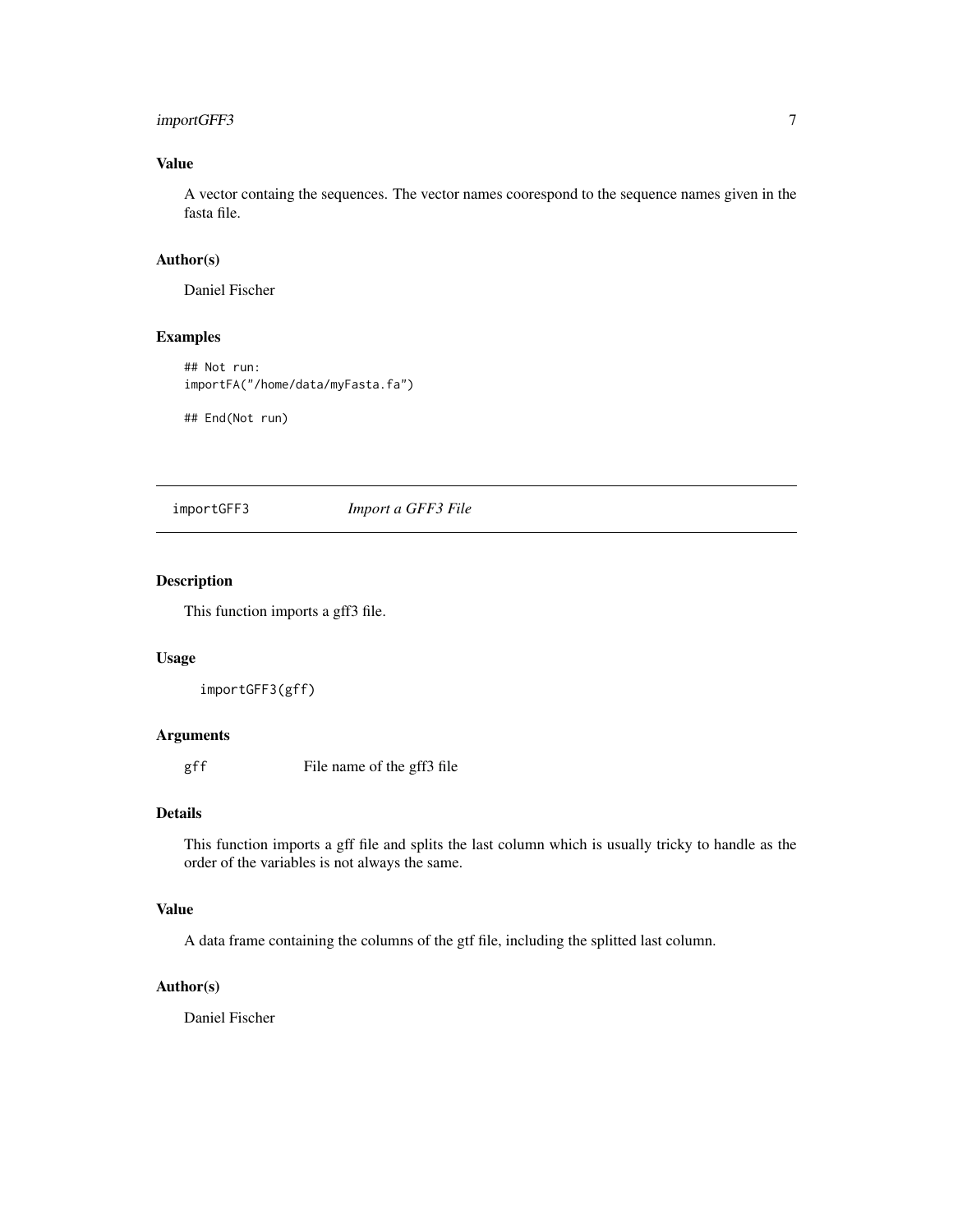<span id="page-7-0"></span>

#### Description

This function imports a gtf file.

#### Usage

importGTF(gtf)

# Arguments

gtf File name of the gtf file

# Details

This function imports a gtf file and splits the column 9 which is usually tricky to handle as the order of the variables is not always the same.

#### Value

A data frame containing the columns of the gtf file, including the splitted last column.

#### Author(s)

Daniel Fischer

importXML *Import a XML File*

# Description

This function imports a xml file produced from blastSeq.

# Usage

```
importXML(seqNames, folder, which=c(1,2), idTH = 0.8, verbose=TRUE)
```
#### Arguments

| segNames | Sequence names.                                          |
|----------|----------------------------------------------------------|
| folder   | Fodler, where the xml files are stored.                  |
| which    | Which of the provided sequence names should be imported. |
| idTH     | Identity threshold, see details.                         |
| verbose  | Logical, function give status messages.                  |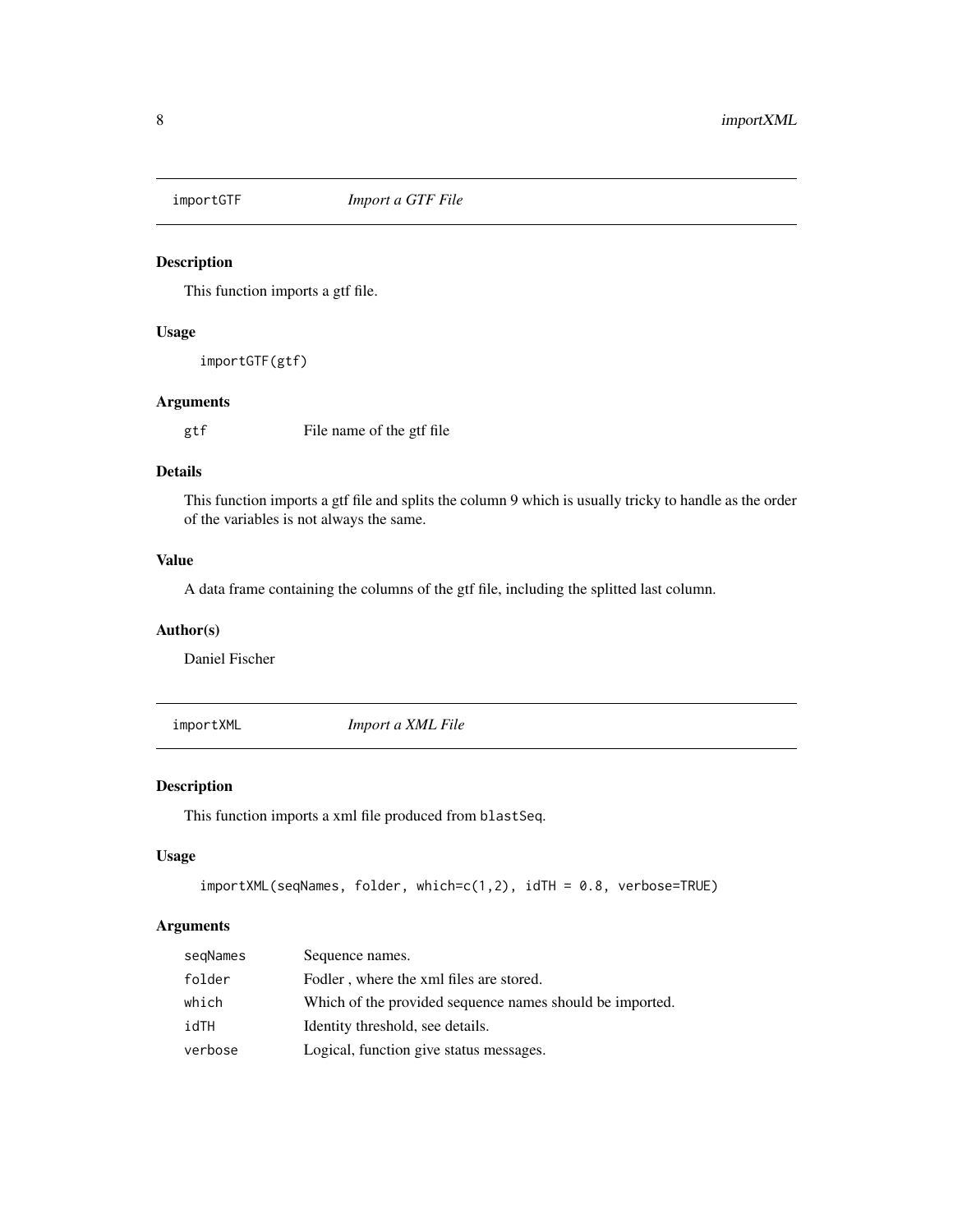# importXML 9

# Details

This function imports a xml files produced from the blastSeq function. The idTh options sets the limit, what the minimum id threshold is until a hit will be taken into the result data frame.

# Value

A data frame containing the results.

# Author(s)

Daniel Fischer